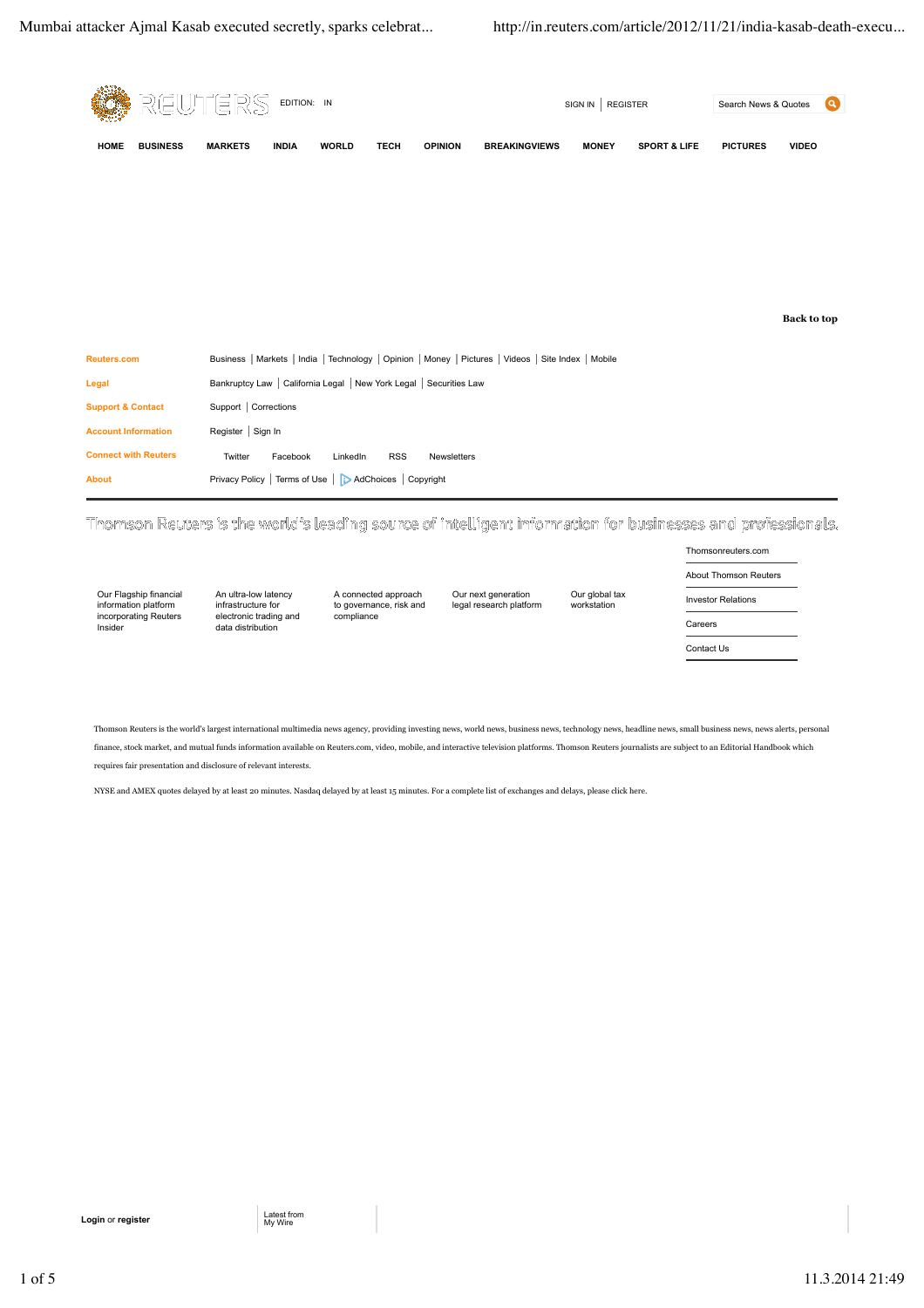# Mumbai attacker Ajmal Kasab executed secretly, sparks celebrations

BY KAUSTUBH KULKARNI AND NAEEM ABBAS



Ahmedabad November 21, 2012. CREDIT: REUTERS/AMIT DAVE

**RELATED TOPICS** Top News » World » South Asia »

### **PICTURE GALLERY**



### **Japanese Tsunami: After the Waves**

A look back at the tsunami that devastated Japan's northeast coast three years ago. **Slideshow**

Lathmar Holi in Barsana Racing Bulls in Kerala A month of unrest in Venezuela Best of the Paralympics Editor's choice

**» Click here for more slideshows**

more than 11,000 pages.

(Reuters) - India secretly hanged Mohammad Ajmal Kasab, the lone survivor of the Pakistan-based militant squad responsible for a rampage through Mumbai that killed 166 people, sparking celebrations days before the fourth anniversary of the assault on the financial capital.

Pakistan national Kasab was the enduring image of the bloody assault, which traumatised India and raised fears of copycat attacks on foreign cities. Pictures of the boyish gunman wearing a black T-shirt and toting an AK-47 rifle as he strode through Mumbai's train station were published around the world.

PROFILE: Kasab, the baby-faced Pakistan gunman, click here

Kasab was executed on Wednesday morning amid great secrecy, underscoring the political sensitivity of the November 26, 2008, massacre, which still casts a pall over relations between nuclear-armed rivals Pakistan and India.

"All the police officers and personnel who lost their life in the battle against the terrorists have today been served justice," Home Minister Sushil Kumar Shinde said after Kasab was hanged in a jail in Pune, southeast of Mumbai.

Kasab was charged with 86 offences, including murder and waging war against the Indian state, in a charge-sheet running to

It was the first time a capital sentence had been carried out in India since 2004. There was celebration on the streets of Mumbai and other cities as news of the execution spread, but militant groups in Pakistan reacted angrily, as did residents of his home village of Faridkot.

People set off fireworks and handed out sweets in India. Some held up photos of Kasab with a rope noose superimposed over his head.

**Login** or **register** 

Latest from<br>My Wire

**MOST POPULAR MOST SHARED** 

- Malaysia military tracked missing plane to west coast - source 12:03am IST 1.
- UPDATE 3-U.S. Senate intelligence chief accuses 2. CIA of spying on Senate 11 Mar 2014
- UPDATE 4-Libyan parliament sacks PM after 3. tanker escapes rebel-held port 12:59am IST
- 4. Freescale loss in Malaysia tragedy leads to travel policy questions 11 Mar 2014
- UPDATE 2-Men's Wearhouse stitches up deal to 5. buy Jos. A. Bank 11 Mar 2014





*I respect modest, quiet photographers*

View Profile



Canon

**MISSING MALAYSIAN PLANE**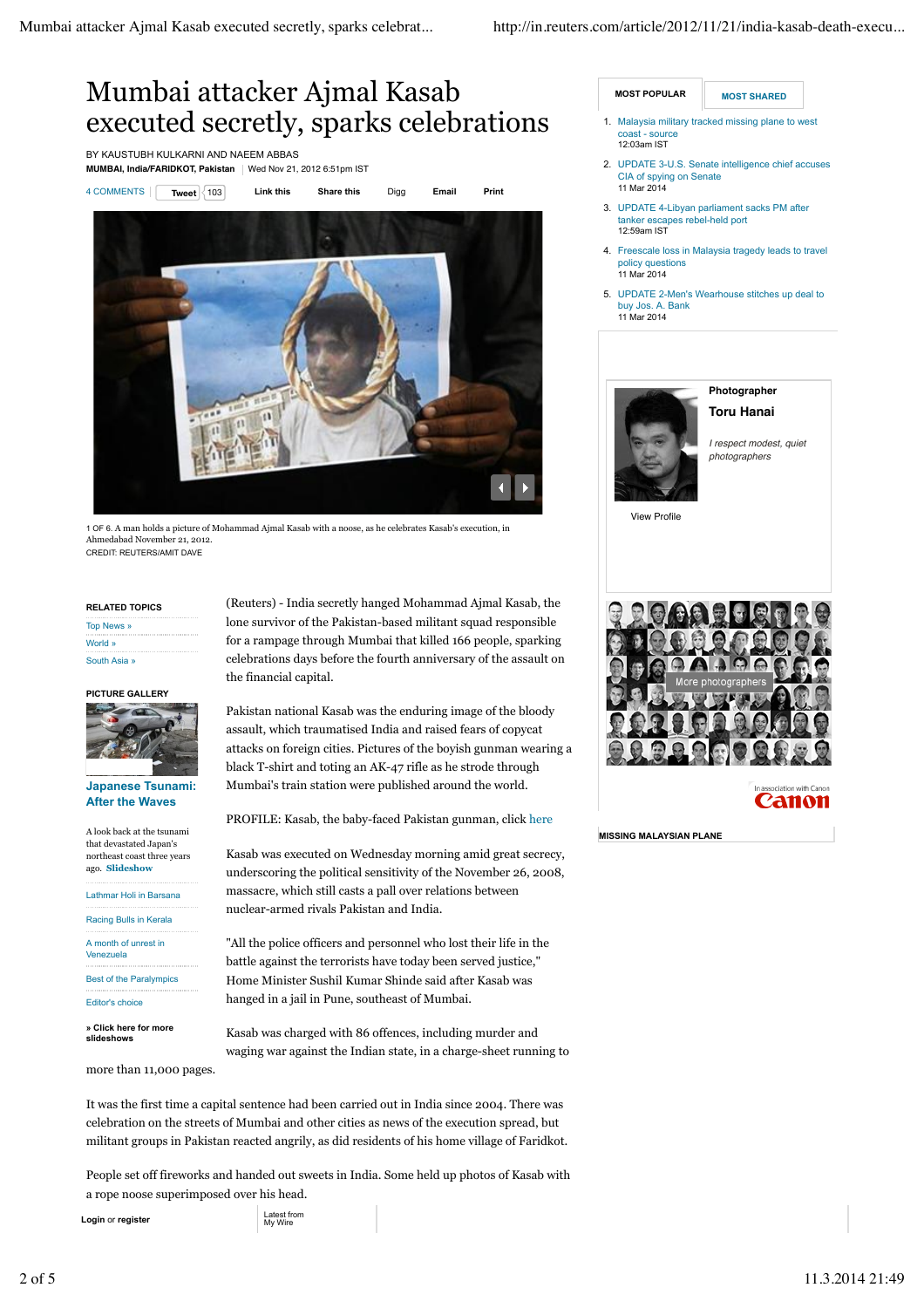Attack survivor Vishnu Zende, who was working at Mumbai's train station where nearly 60 people were killed, said the execution brought it all back.

"When I heard the news of Kasab's execution today, I remembered those horrifying moments of the attack," Zende said.

"My eyes were filled with tears."

IN PICTURES: Indians cheer death of Kasab, click here

An effigy of Kasab was hung by the neck from the entrance gate of the station by a right-wing local party. A crowd of about 30 shouted "Pakistan murdabad" (death to Pakistan) as they beat the effigy, which had shoes hung around its shoulders.

In Pakistan, a senior commander of the Lashkar-e-Taiba (LeT) militant group, which India blames for the assault on Mumbai, called Kasab a hero and said he would inspire more attacks.

"To die like Kasab is the dream of every fighter," the commander told Reuters by telephone from an undisclosed location.

The Pakistan Taliban said they were shocked by the hanging.

"There is no doubt that it's very shocking news and a big loss that a Muslim has been hanged on Indian soil," Taliban spokesman Ihsanullah Ihsan told Reuters.

### TICKET TO HEAVEN

Kasab was buried inside the prison where he was hanged, officials said. He was quiet and seemed nervous before the execution, a prison guard told the NDTV network. He prayed and asked if his family had been informed, which they had.

India said it would hand over the body to Pakistan if asked. Talking to Reuters from Faridkot, Kasab's aunt said she was proud of him and wanted his body back. A schoolmate remembered a boisterous child who loved karate "but never harmed anyone". Villagers threw stones and slapped around journalists who went to the village in the province of Punjab.

This year, Saudi Arabia extradited an Indian-born militant accused of being a key plotter in the Mumbai attacks. Police say Sayeed Zabiuddin Ansari, also known as Abu Jindal, helped coordinate the attack from a "control room" in the Pakistani city of Karachi and also helped to train the gunmen.

In a video of his interrogation by police, Kasab said his trainers and handlers had assured him prior to the attack that his killing spree was a sure ticket to rewards in heaven.

In August, the Supreme Court upheld Kasab's 2010 death sentence over the attacks. President Pranab Mukherjee rejected his plea for clemency on November 5, although this was not made public until Tuesday night.

The timing of the execution, shortly before a series of state elections, may be beneficial for the government, which opposition leaders accuse of being soft on national security.

### "FOOT SOLDIER"

Ten militants arrived on the Mumbai shoreline in a dinghy on November 26, 2008, before splitting into four groups and embarking on a killing spree. They held off elite commandos for up to 60 hours in two luxury hotels and a Jewish centre in the city.

### IN PICTURES: Mumbai 26/11 attacks click here

India says Islamabad is failing to act against those behind the raids, including LeT founder Hafiz Saeed, who has a \$10 million U.S. bounty on his head. Pakistan admits the attacks were planned on its soil, but denies official involvement.

**Login** or **register** 

Latest from<br>My Wire



### **Malaysia military tracked missing plane to west coast - source**

Malaysia's military believes a jetliner missing for almost four days turned and flew hundreds of kilometres to the west after it last made contact with civilian air traffic control off the country's east coast, a senior officer told Reuters on Tuesday. **Full Article | Slideshow**

Unlikely to be a terrorist event: Interpol head

Legal limbo hampers probe into missing jet

Wild theories fill void left by missing plane

China deploys 10 satellites to help in search

Timeline: Missing Malaysian plane

## **Follow Reuters**



### **REUTERS SHOWCASE**



### **Trade Data**

**Oil Imports**

Exports fall in February, may miss annual target. **Full Article**

### **EM Bond Indexes**



India halts plan to join global bond indexes, defers Euroclear sources. **Full Article**

EXCLUSIVE - India to slash Iran oil imports to meet nuclear deal parameters: sources.

**Full Article**









Evans says flatly: U.S. Fed will keep trimming bond purchases **Full Article**

Mt. Gox files for U.S. bankruptcy to halt class action **Full Article**

**Bitcoin Saga**